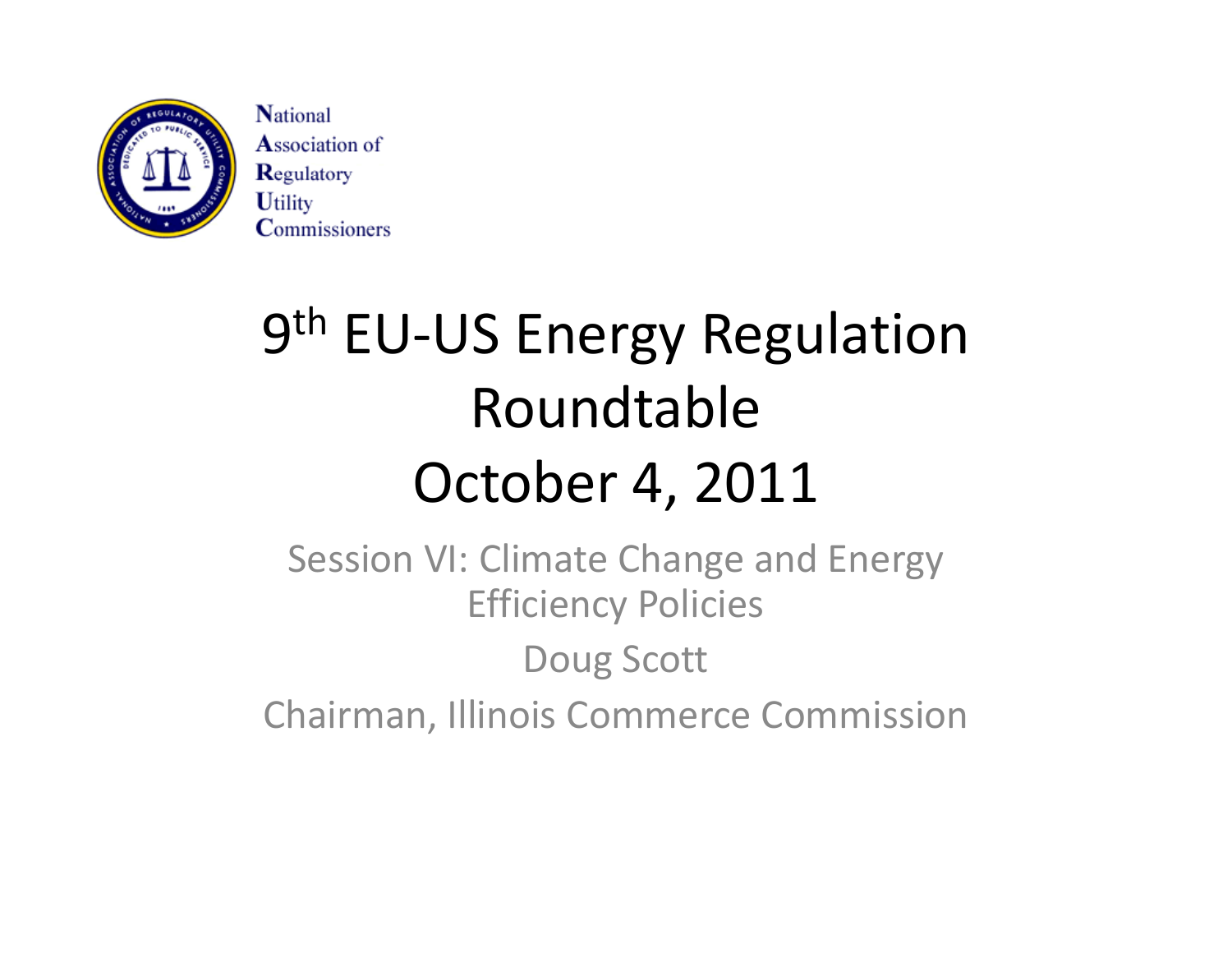# United States Federal Policy

- Dormant Now
	- –— Challenges to USEPA authority, budgets
	- –No serious legislative proposals
- Very different 2007‐10
	- –Waxman/Markey
- National RPS?
- Energy Efficiency Strategy
- Investment in New Technology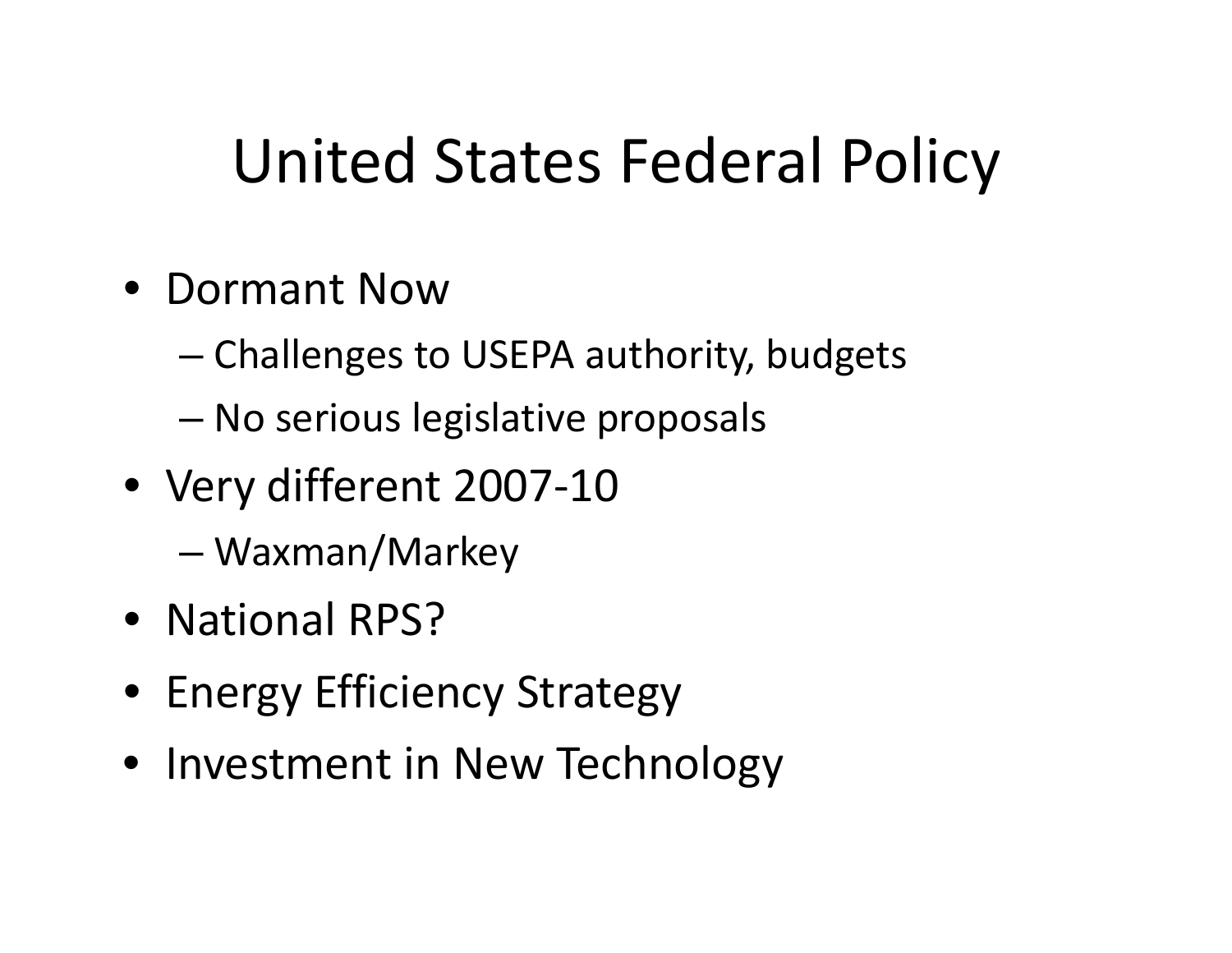#### State Policies

- Pre‐2007 and now, where most of the action is
- RPS—30+ states
	- Most mandatory
	- –Range of Targets
- EE Policies
	- Range of aggressiveness
	- –— Building Codes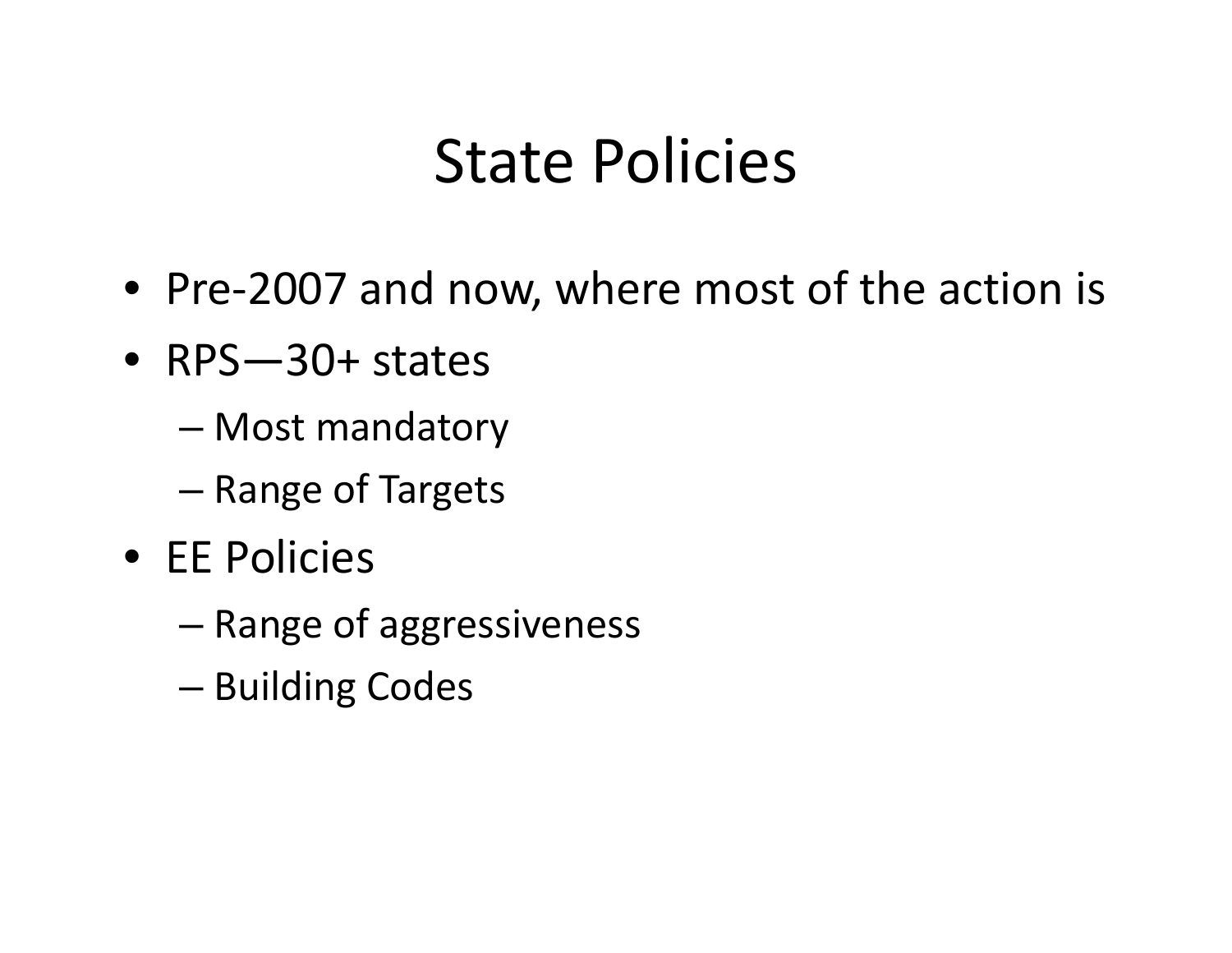# State Policies (continued)

- Preferences for Renewables
	- Carve‐outs
	- Debate on What is Renewable
- Carbon Capture and Sequestration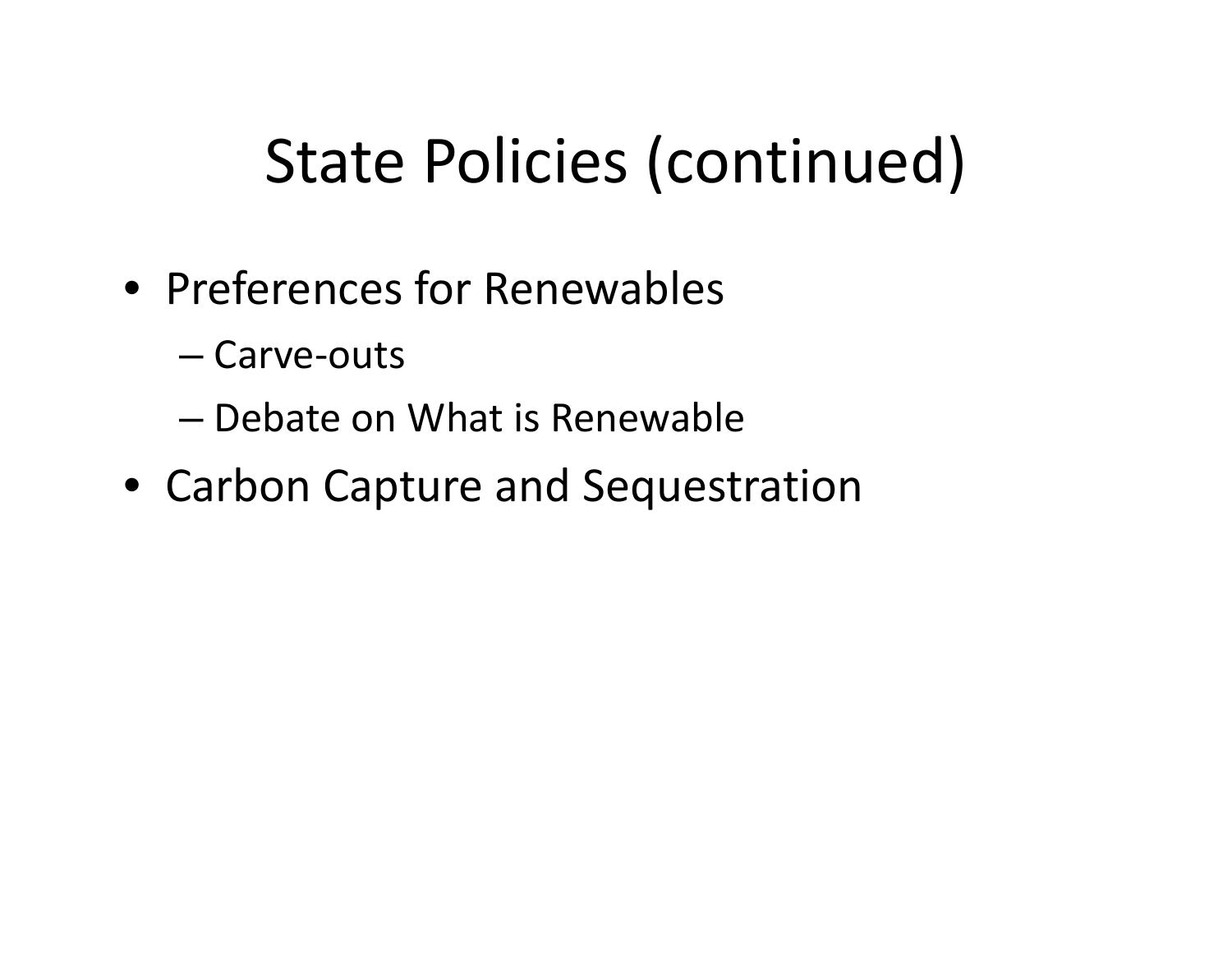# Illinois Efforts

- Climate Change Advisory Group
- Midwestern Governors' Association
- Climate Registry
- RPS, EE standards
- Carbon Capture and sequestration portfolio standard
- Three‐region group, linking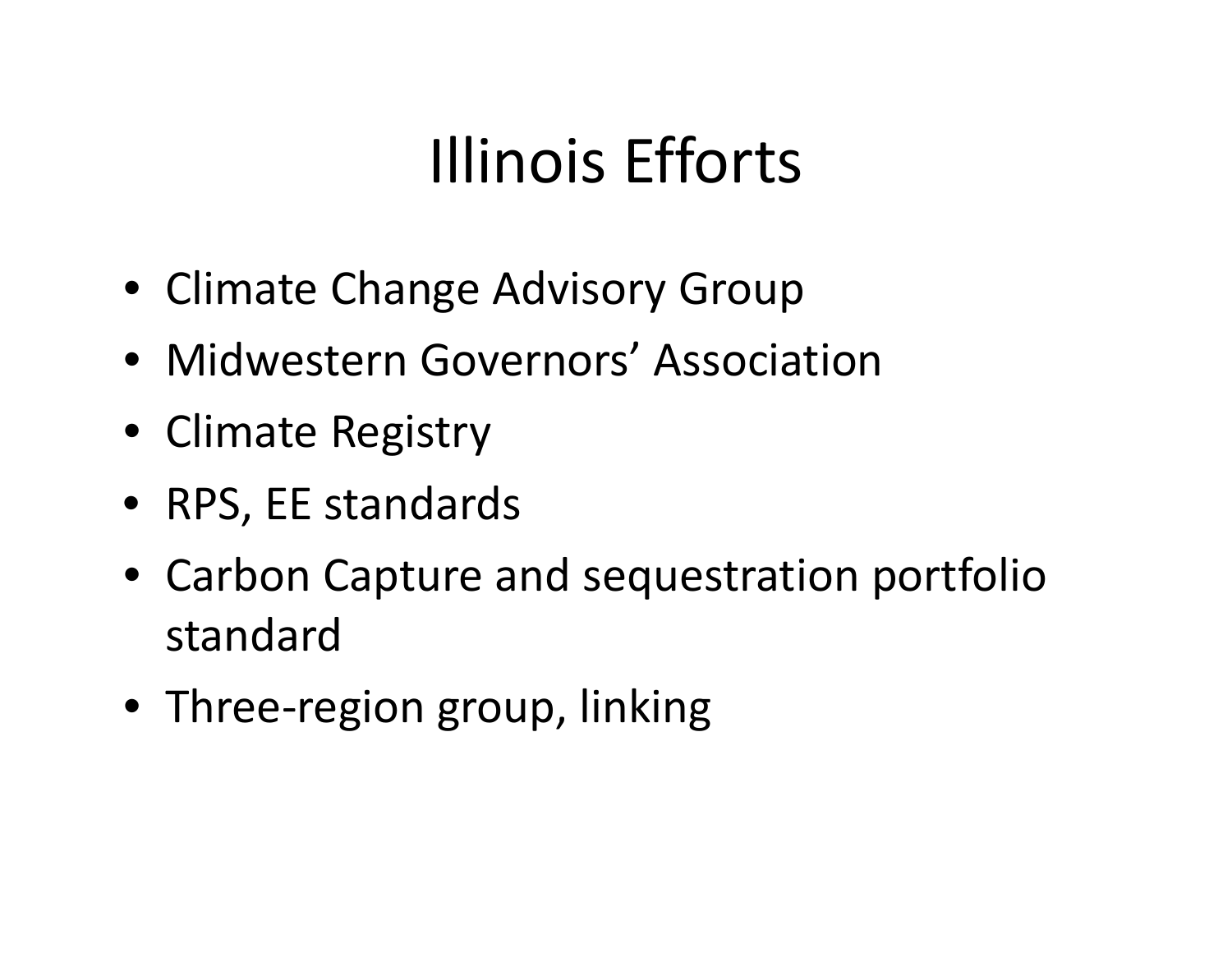### State Greenhouse Gas Policies

- Regional Greenhouse Gas Initiative
- Western Climate Initiative
	- California
- Midwestern Governors' Association
	- Accord
	- Transmission
	- CCS
	- Jobs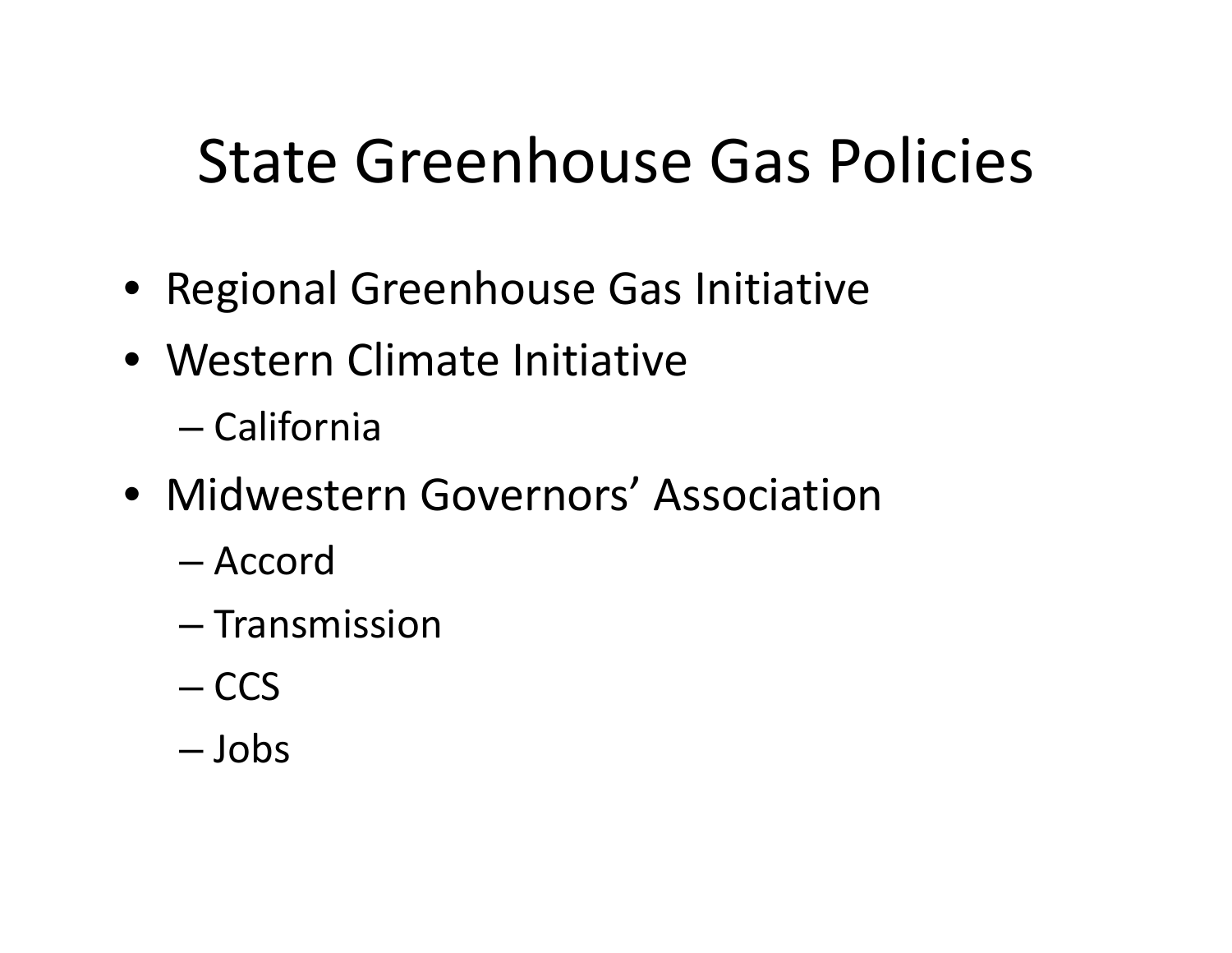# State GHG Policies (continued)

- Political Changes
- 3‐Region Group, Linking
- Climate Registry
	- 41 States
	- –All Canadian provinces and territories
	- 6 Mexican states
	- 4 Native American nations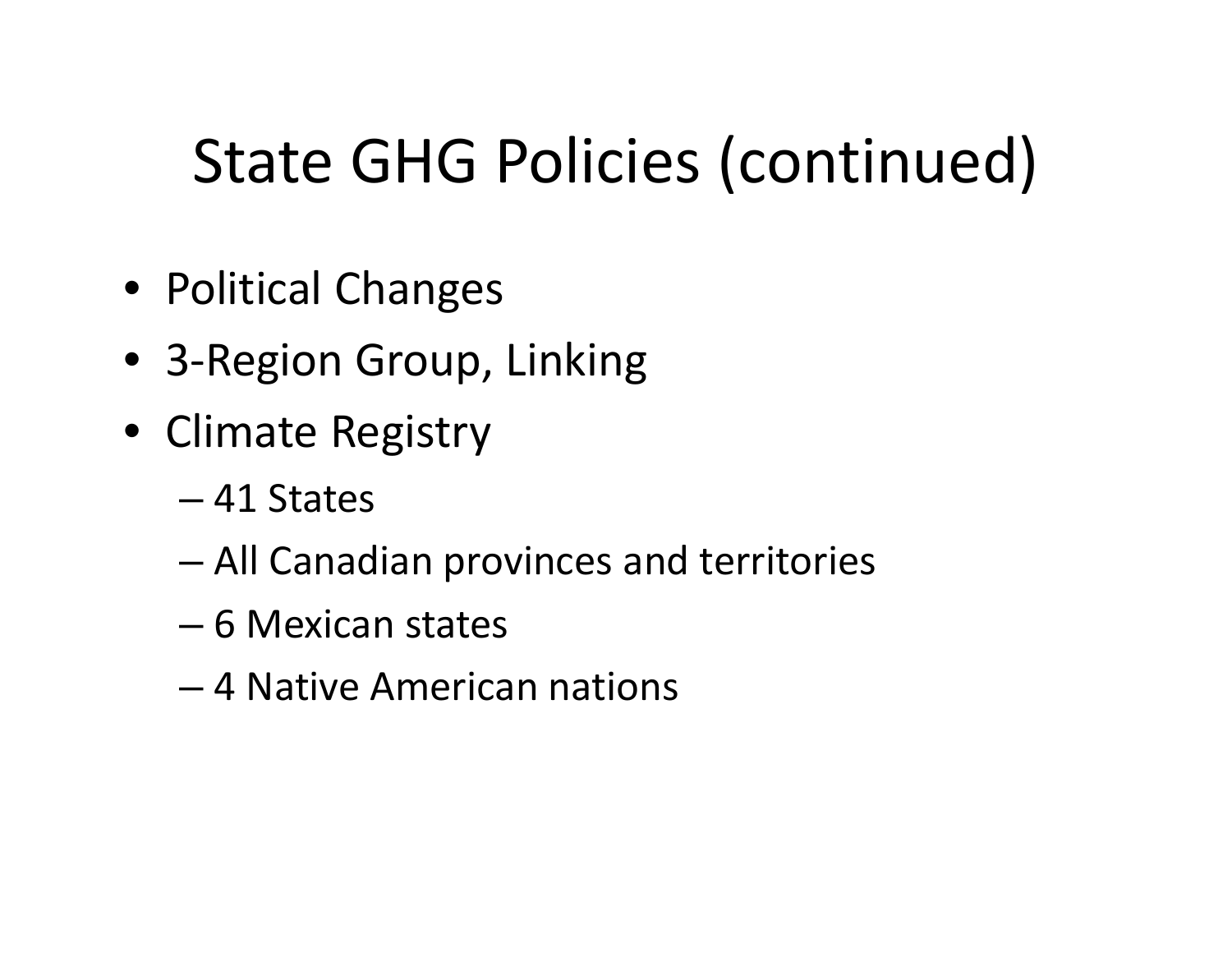### US EPA Regulations

- While Congress hasn't moved, USEPA has
	- –— Supreme Court decisions
	- – $-$  Endangerment Finding
	- Tailoring Rule
	- New Source Performance Standards (NSPS)
		- Section iii(d) of Clean Air Act
		- Will affect every state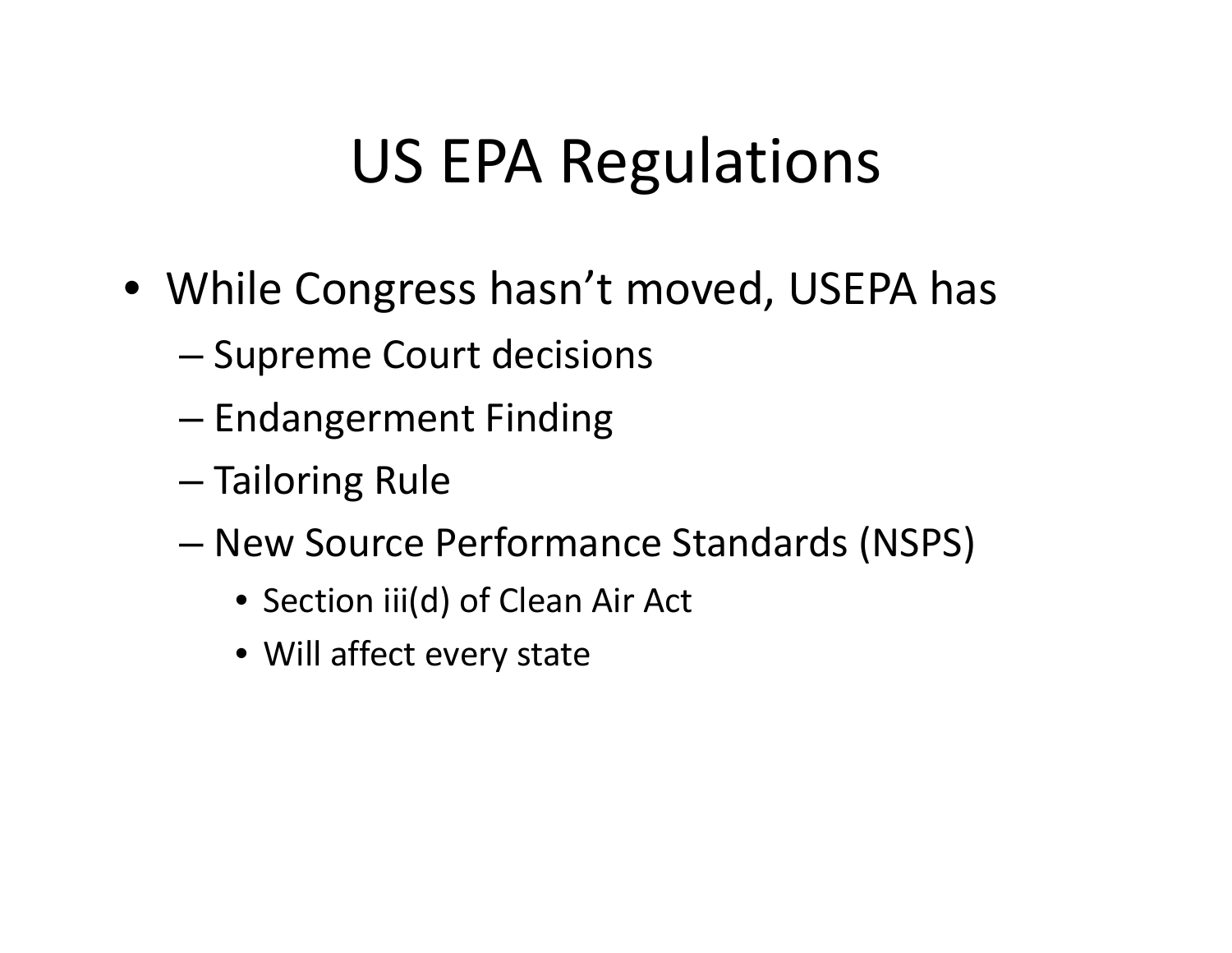### Additional EPA Regulations

- Toxics (Mercury)
- Transport Rule
- Coal Ash
- Cooling Towers
- Ozone (postponed)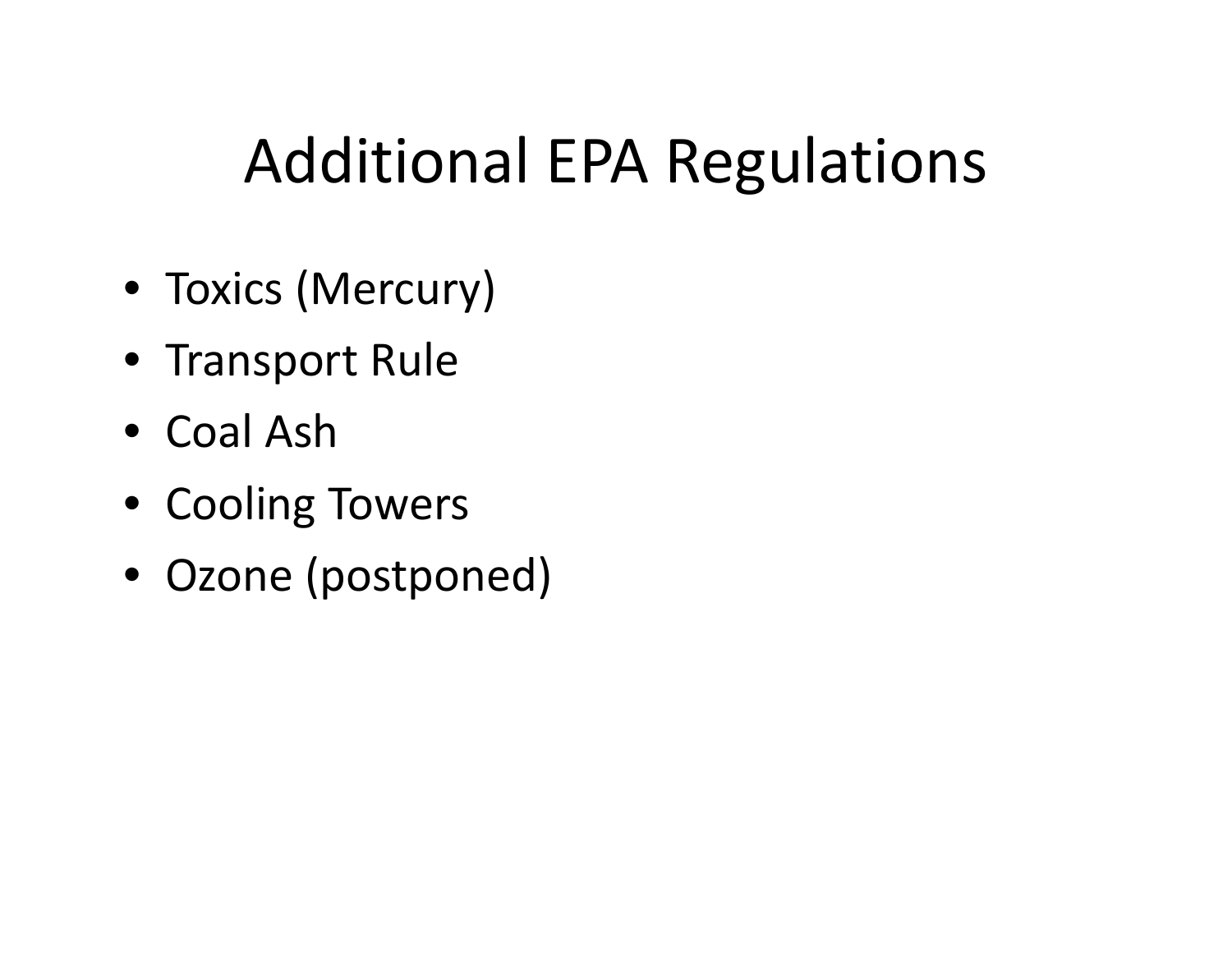### Reliability Issues?

- Much discussion about potential problems
- Affects States, regions differently
	- Prior work on Issue
	- –Vertically integrated v. Competitive
- NARUC/NASEO/NACAA Discussion
- Individual State Groups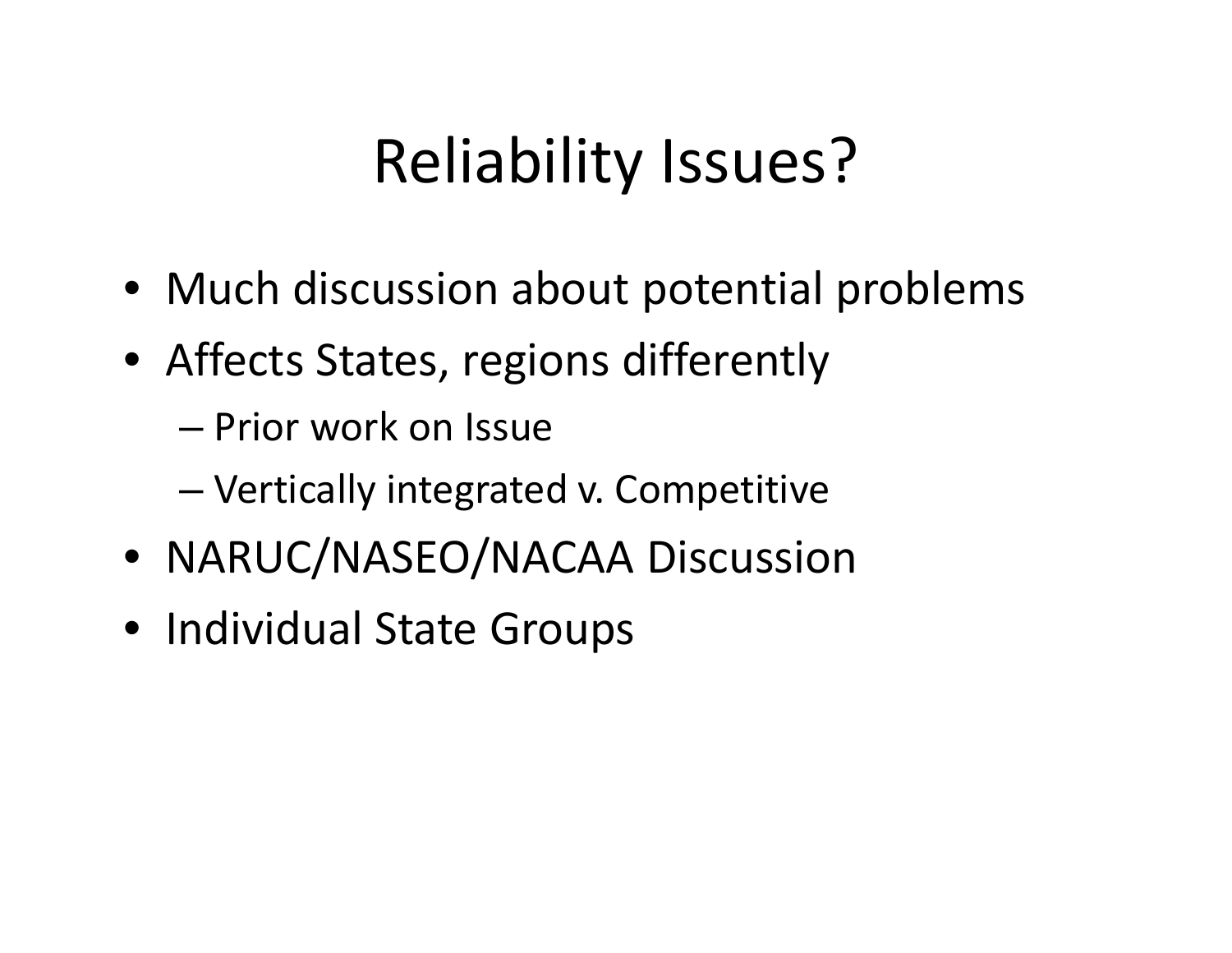#### Regulator Issues

- Not pure market considerations:
	- Environmental
	- Other externalities
- Jobs—major consideration today
	- –- In-state wind preferences
- Long‐term contracts
	- New coal‐to‐gas plants
	- Wind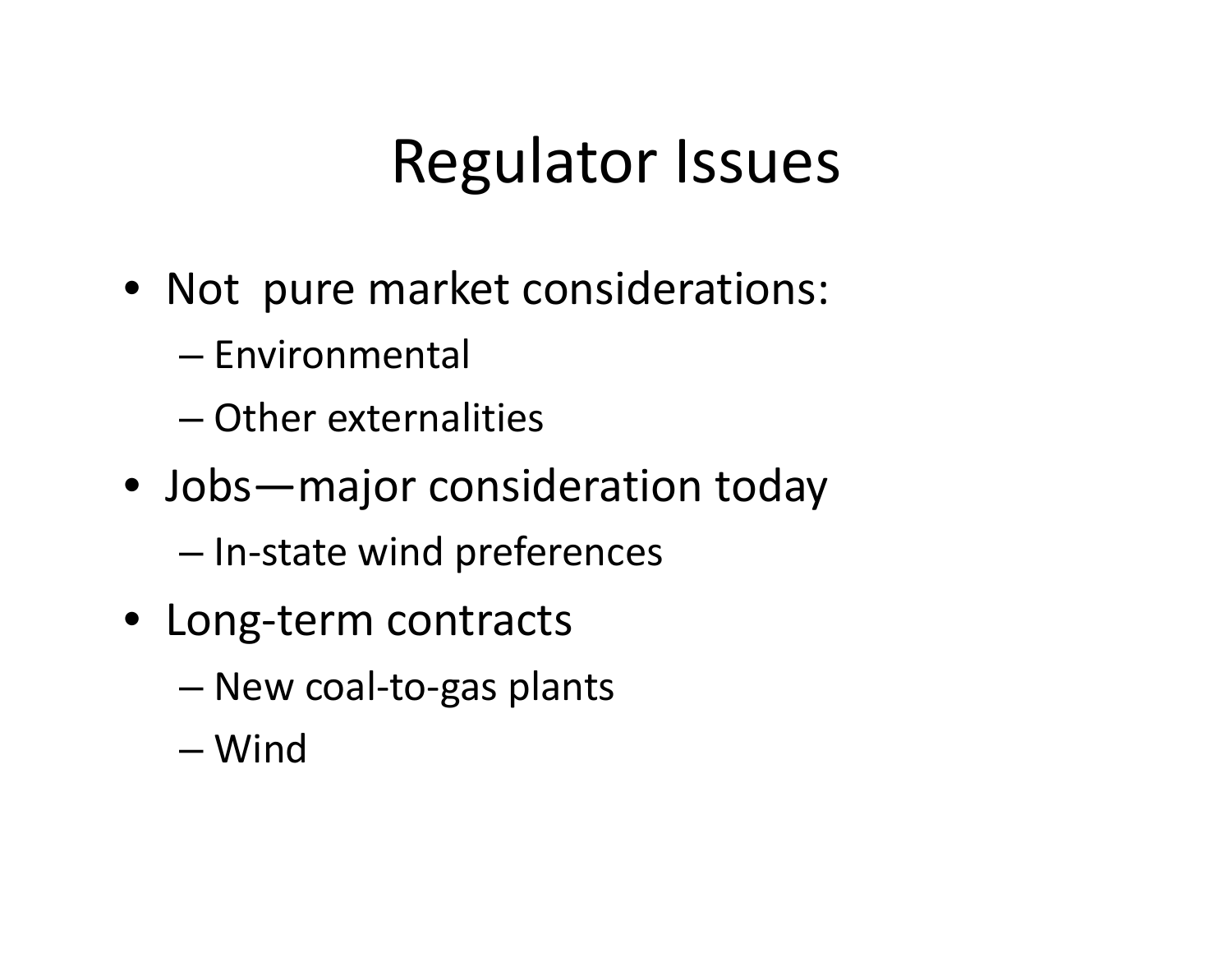## Regulator Issues (continued)

- Transmission—siting, costs
- How are costs socialized?
- $\bullet~$  New fuel sources—look to future or just lowest cost power for grid today? ‐Illinois—1/2 nuclear, ½ traditional coal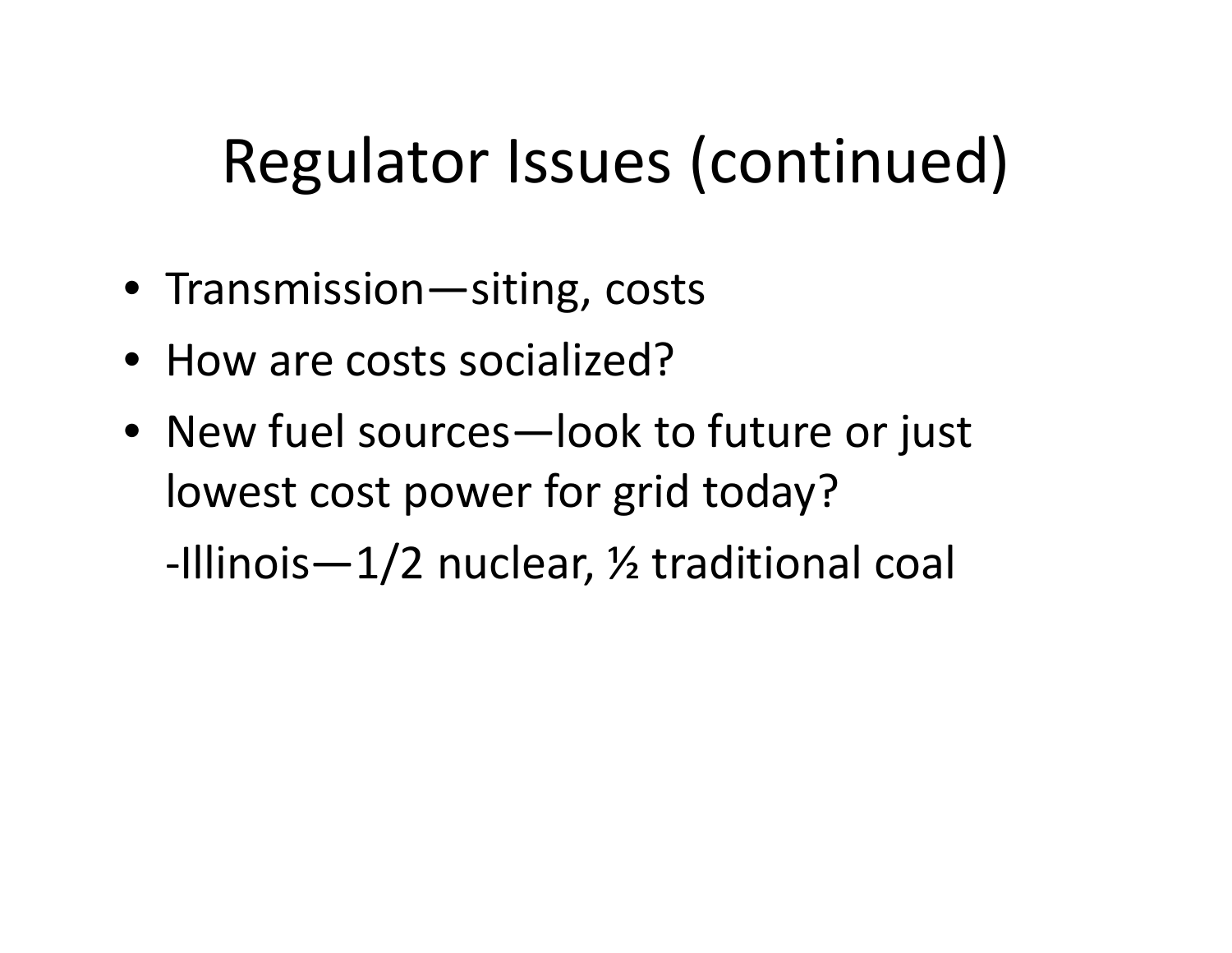# Regulator Issues (continued)

- $\bullet~$  Energy efficiency—bid into power procurement?
- How to measure
- Distributed generation
- Pipeline costs, safety